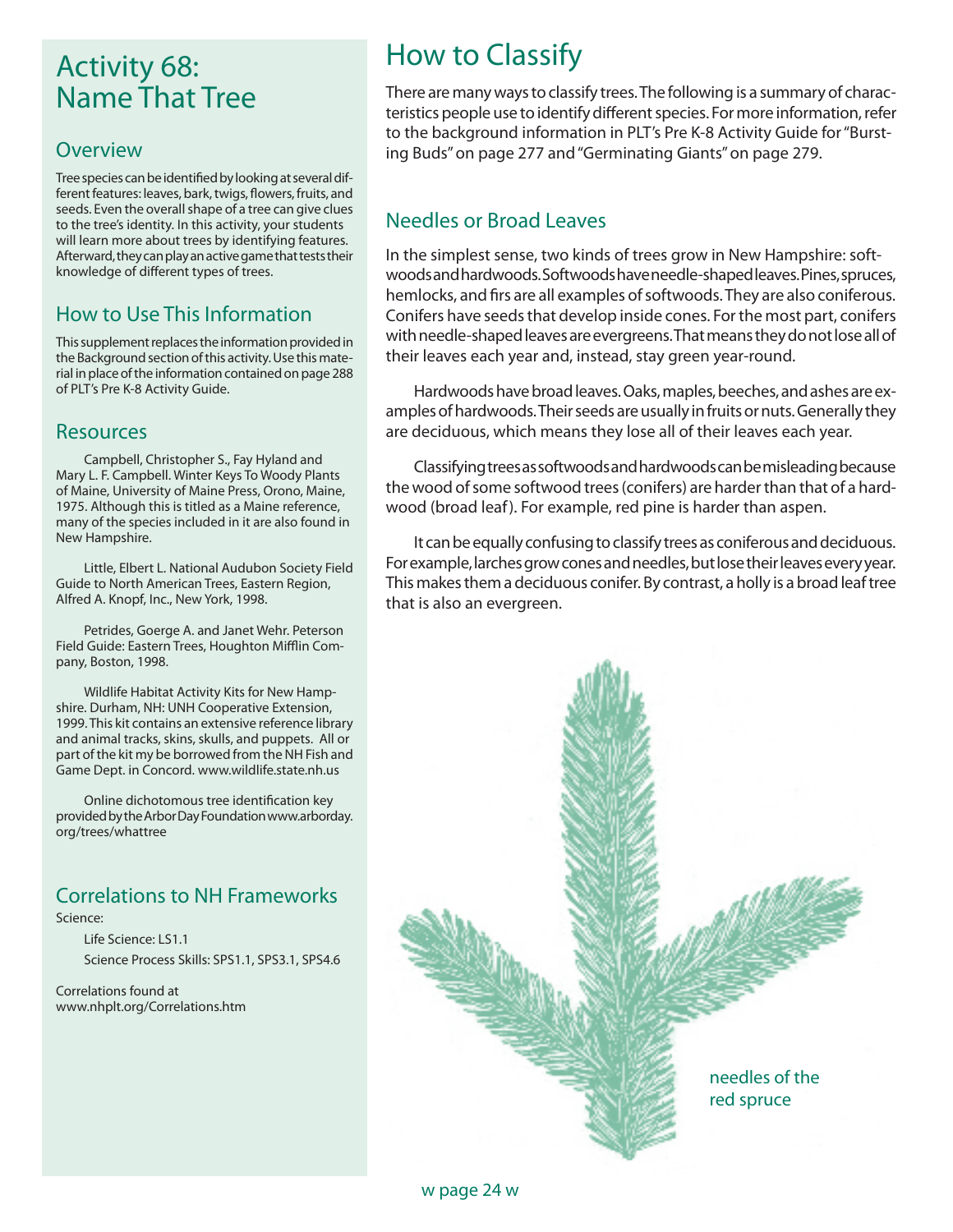## Common Trees in New Hampshire

New Hampshire has many common examples of both softwoods and hardwoods.

### **Softwoods**

eastern white pine pitch pine red pine red spruce white spruce black spruce northern white cedar balsam fir eastern redcedar eastern hemlock

Eastern **White** Pine

### **Hardwoods**

silver maple striped maple mountain maple white birch yellow birch black birch gray birch red oak white oak sugar maple red maple American beech basswood black cherry aspen (poplar)

Red Maple

All hardwoods listed are deciduous. All softwoods listed are evergreen.

# The Shape of Things

The overall shape of a leaf gives clues to the tree's identity. For example, willows have long, slender leaves; alder and cherry trees have oval-shaped leaves; and poplars and gray birch have triangular-shaped leaves. Similarly, fir needles tend to be flat, pine needles are rounded, and spruce needles are squarish. Other variations on a leaf shape affect the tips and bases. The tips may be notched, pointed, rounded, tapered, and so on. Beech and black cherry leaves have tapered tips. The tips of black gum leaves are rounded. The bases may be squared, rounded, heart-shaped, and so on. Basswood has a heart-shaped base, while the bases of yellow and paper birch leaves are rounded.



#### Simple and Compound

When most people think of leaves, they think of simple leaves. Simple leaves have only one piece to them. Maple, oak, aspen, sycamore, and many other trees have simple leaves. Compound leaves, on the other hand, are made up of several leaflets. Ash, walnut, hickory, and sumac trees all have compound leaves.

#### Margins

The edges or margins of leaves also provide clues to a tree's identity. For example, some leaves have teeth or serrated edges along their margins, such as beech and paper birch. Some leaves have lobed margins, as on red oak and sugar maple. Still others—alder and black gum—have leaf margins that are entirely smooth.

#### **Textures**

Some leaves are completely hairy (staghorn sumac). Others have hairs on only one side (sycamore and yellow birch), while others are completely smooth (young black cherry). By contrast, a mature black cherry has hairs along the mid vein only. Leaves may also be thick or thin, rough or waxy.

#### Leaf Arrangements

Another characteristic to identify a tree is the way its leaves are arranged on the twigs. Many trees have alternate leaves that are staggered along the twig, such as oak, hickory, and beech. Other trees have opposite leaves that grow in pairs along the twig; for example, maple, ash, and dogwood. And some leaves grow in whorls, or are whorled, like pines. The leaves on pines, spruces, firs, and other needle-leafed trees also grow in patterns. For example, leaves on pines grow in clusters. Red pine needles grow in clusters of two, pitch pine in clusters of three, and white pine in clusters of five.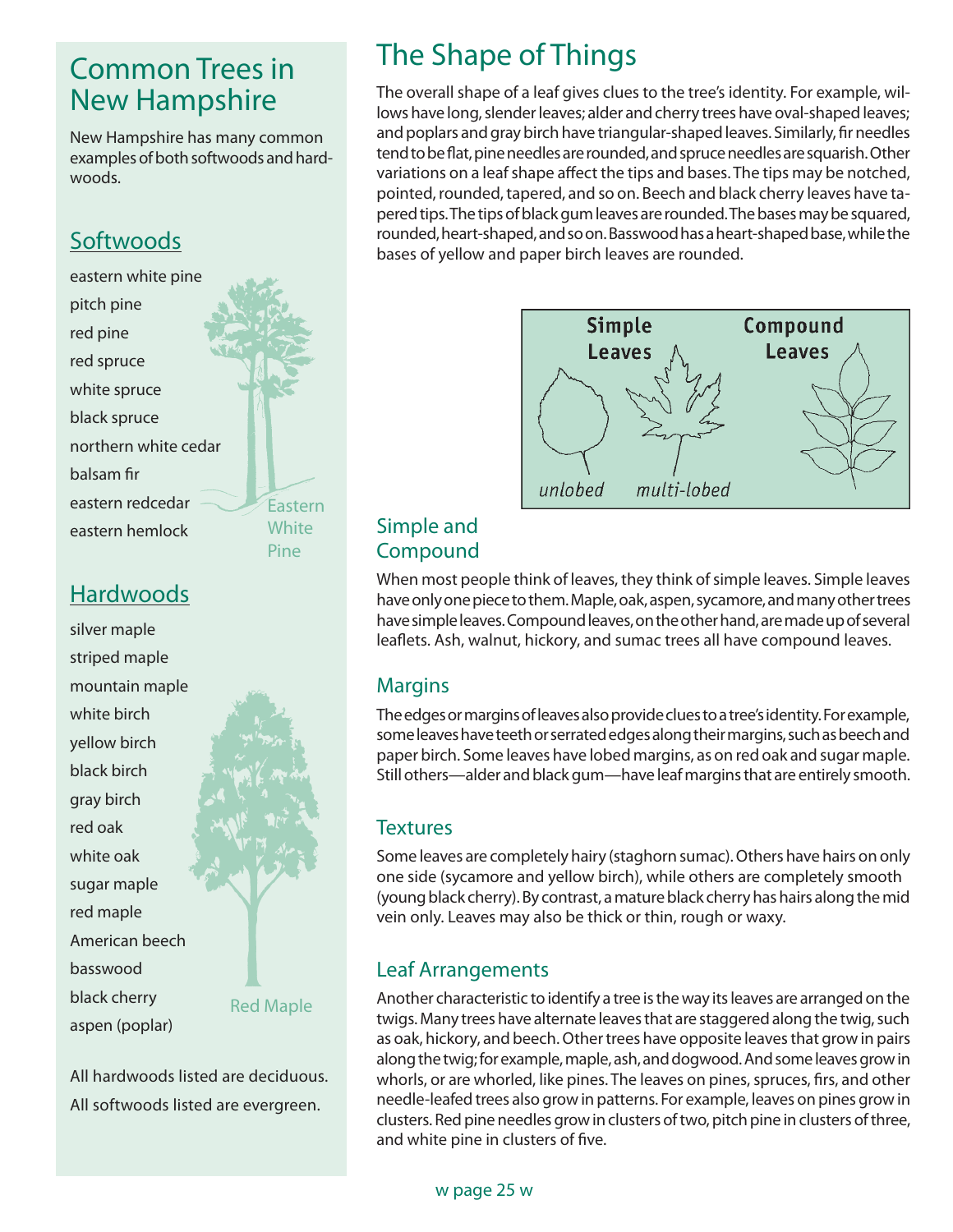### Twiggy Clues

If you know what to look for, even leafless twigs on a tree can tell you the tree's identity. This is especially helpful when identifying deciduous trees in the winter. By looking at where the leaf scars or buds are on the twig, people can tell if the leaves grow in an alternate, opposite, or whorled pattern. (Leaf scars are the places on twigs where leaves were once attached.) The size, color, and shape of buds can also help to identify trees. For in-



stance, beech has cigar-shaped buds and walnut has monkeyface shaped leaf scars. Spines and thorns on twigs also help to identify a tree. For more investigation of tree twigs, go to "Bursting Buds," page 277, in the PLT Activity Guide.

#### Fruit and Flowers

The shape, color, texture, size, and other characteristics of the fruits, cones and flowers can be used to identify trees. The seed-bearing structures of conifers are cones and their sizes and shapes vary widely. On hardwoods, seeds are encased in fruits.

Different trees produce different kinds of fruit, such as berries, winged seeds, nuts, pods, or some other type of fruit. Red, sugar, and silver maple are easy to recognize by their winged seeds called samaras. Both black cherry and pin

cherry have berries for fruit. Common trees that produce nuts are beech and oak. The black locust sheds its seeds in pods.

#### Bark Basics

Many people identify trees just by looking at the color and texture of tree bark. For instance, bark may be shaggy (shagbark hickory and white oak), smooth (American beech and young red maple), or rough (red oak and eastern white pine). Bark may have deep furrows or markings (white ash). Paper birch is an example of a tree easily identified by its white peeling bark. When using bark to identify a tree, look at the bark growing on the trunk rather than on branches and twigs, because the bark on

a branch is thinner and newer and may look quite different from that on the trunk. Bark also looks different as a tree gets older. For more information on bark types, please refer to "The Closer You Look" on page 263 in the PLT Activity Guide, and pages 4 of this supplement.

### Shaping Up

Trees can be identified by their characteristic shapes. In fact, just by glancing at the shape of a distant tree, some people can tell what kind of tree it is. It is important to note, however, that a tree's shape may vary due to its location in open spaces versus dense woods and their exposure to continual windy conditions. Generally, trees growing in woods have more compact tops.



w page 26 w